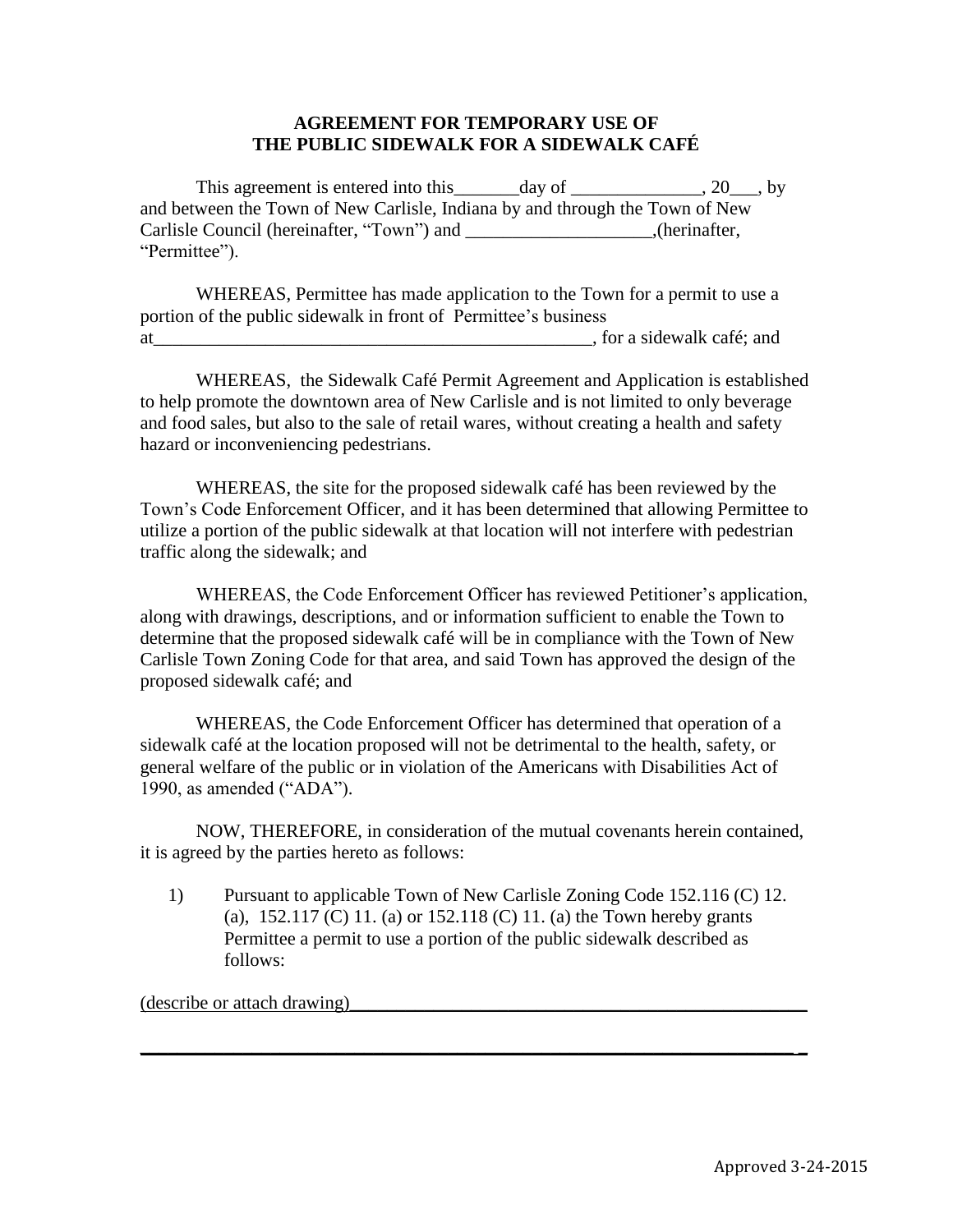2) The permit herein is for the sole purpose of permitting the temporary use of a portion of the public sidewalk for the operation of a sidewalk café in front of:

(business name or address, and business hours of sidewalk café operation)\_\_\_\_\_\_\_\_\_\_\_\_

3) Registrations need to be filed no later than November  $1<sup>st</sup>$  for renewal for the next year. The permit shall then be issued on or after January  $1<sup>st</sup>$ , of a particular year and shall be valid until December  $31<sup>st</sup>$  of that year.

 $\_$  , and the set of the set of the set of the set of the set of the set of the set of the set of the set of the set of the set of the set of the set of the set of the set of the set of the set of the set of the set of th

- 4) The permit granted herein shall be for the use of only the area described above, which area is located in front of Permittee's business establishment. Nothing contained herein shall permit Permittee to operate a sidewalk café in front of any other business other than Permittee's.
- 5) Permittee shall pay a fee to the Town for the permit granted herein as required by Town of New Carlisle Town Code Chapter 98: Fee Schedule.
- 6) Permittee shall limit the operation of the sidewalk café to the area described above, and the sidewalk café shall be marked by a fence or other structure that is authentic and complies with the architecture in the adjoining area as much as possible. The fence, and any gate, shall separate the sidewalk café from the remaining sidewalk area, while complying with Town of New Carlisle Zoning Code and current ADA standards. Any fencing or other structure used to define the café area shall be removed by the permit expiration date unless the permit is renewed.
- 7) Seating, tables and fences shall be allowed to remain during the winter months, with a valid permit, conditioned upon the timely removal of snow from the sidewalk café area as required by the Town of New Carlisle Town Code Chapter 92.01 (Snow Removal Ordinance). Permittee also agrees to keep seating, tables, and the like free of snow, and agrees not to hinder snow removal operations by the property owner or Town.
- 8) Permittee has received approval of the Code Enforcement Officer for the furniture, the perimeter barrier, and other items to be used in the operation of the sidewalk café, including the design and placement of such items. Permittee shall not change or vary such items in their design or placement.
- 9) Permittee agrees to maintain the area encompassed in this Agreement and adjoining public sidewalk area in a clean and sanitary condition, free from litter and debris generated by the use of the sidewalk café area for restaurant purposes.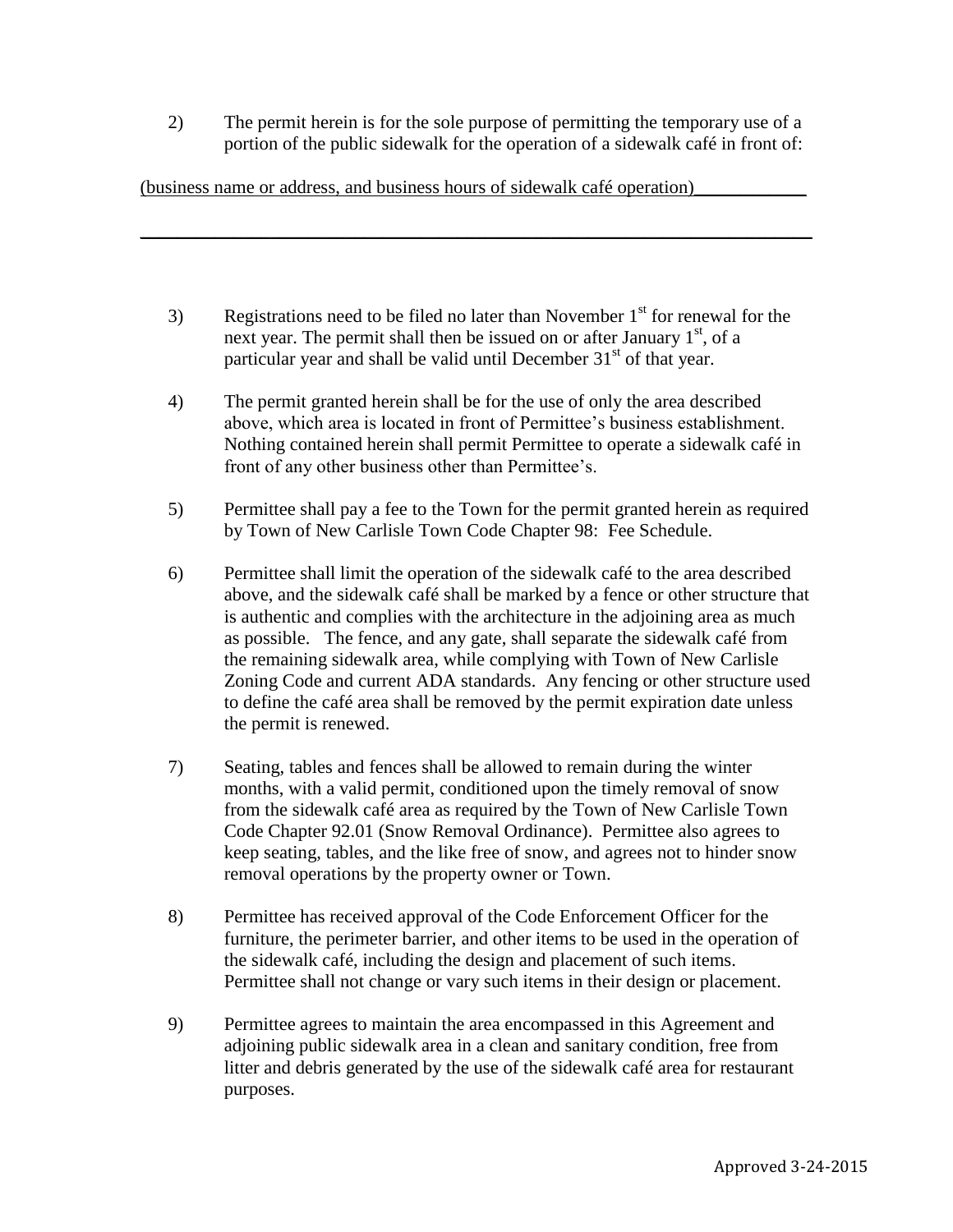- 10) Permittee shall provide and maintain adequate trash receptacles and pick up litter in the sidewalk café area and in the area twenty (20) feet from the perimeter of the sidewalk café area, to assure the sidewalk will not be littered.
- 11) Permittee shall indemnify, defend and hold harmless the Town for losses, damages, claims, expenses, liability and attorneys' fees arising out of the use of the sidewalk sales area for sidewalk café activity.
- 12) Permittee shall not sell beverages or food by crying out or hawking, and pedestrians shall not be exposed to any undue safety or health hazard nor shall a public nuisance be created.
- 13) Sales of beverages and food may not be made to a person in or on any motorized vehicle, and beverages or food sold in a sidewalk café area shall be provided only for consumption in the sidewalk café area or in the abutting retail business property.
- 14) The Permittee shall provide a certificate of public liability insurance to the Town of New Carlisle insuring the person and naming the Town of New Carlisle as co-insured.
- 15) Should Permittee fail to comply with any of the terms or conditions of this Agreement, the Town and or its Code Enforcement Officer, may issue code violations and/or revoke the permit to utilize the public sidewalks as a sidewalk café.
- 16) The rights herein may not be assigned by Permittee.
- *17) Notification of approval/denial of this request will be issued by the return of this form, upon signed authorization by the Town of New Carlisle Council and or Code Enforcement Officer.*

IN WITNESS WHEREOF, this Agreement was executed on the date written above.

| Date:                     |  |  |
|---------------------------|--|--|
| Permittee's<br>Signature: |  |  |

Name:

Title: \_\_\_\_\_\_\_\_\_\_\_\_\_\_\_\_\_\_\_\_\_\_\_\_\_\_\_\_\_\_